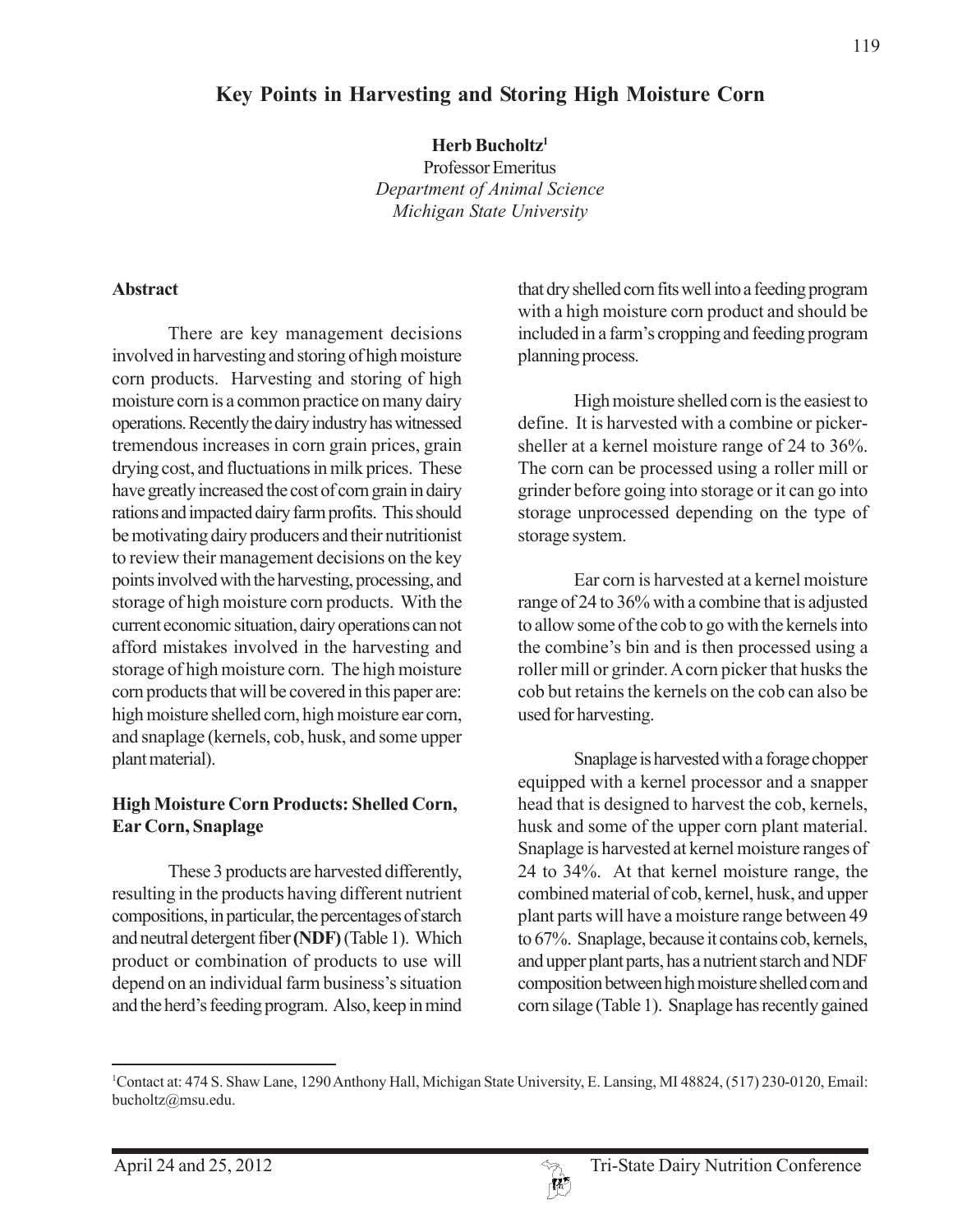popularity in some regions of the US because fall weather conditions have not allowed corn grain to dry sufficiently in the field to allow a combine to adequately husk and remove the grain from the cob. This resulted in large field losses because harvesting conditions deteriorated to an extent that some farm operations never harvested the corn designated for shelled corn. Another plus for snaplage is it allows a dairy operation and custom harvesters to more fully utilize their forage harvester (Mahanna, 2008; Lardy and Anderson, 2010).

# **Harvesting: Moisture is Key Point**

Kernel moisture is the key indicator of when corn kernels have reached physiological maturity and maximum starch composition. This occurs at approximately 25 to 28% kernel moisture. Black layer formation at the kernel tip is a visual indicator of physiological maturity and also occurs at that moisture range. The most accurate and simplest method for determining when to harvest corn for high moisture grain, ear corn, or snaplage is to use a moisture tester. Moisture as the corn product goes into a storage system effects how well the ensiled corn product will ferment, the concentration of fermentation acid production, and how well spoilage will be controlled during storage and feed out. Recommended kernel moisture ranges for different high moisture corn products and storage systems are outlined in Table 2. For high moisture ear corn, note that the cob contains about 20% more moisture than the kernels, and this is important to understand when harvesting, storing, and feeding of high moisture ear corn (Table 3).

Harvesting at wetter than recommended moisture ranges can result in excessive fermentation end-product production that can result in increased starch digestibility, to an extent that may limit the amount of high moisture corn that can be included in a ration in order to control digestive tract disorders. This increase in starch digestibility occurring during storage increases when corn is

ensiled at increasing higher moisture and also with increasing number of days in storage (Allen et al., 2003; Hoffman et al., 2010). Conversely, harvesting at dryer than recommended moisture ranges can result in insufficient fermentation acid production required to control spoilage during storage and at feed out.

# **Processing**

High moisture shelled corn harvested with a combine is typically processed going into storage because processing post storage is difficult with bunker and bagged storage. However when stored in a sealed silo, the corn is often stored whole and processed before feeding. Two methods of processing are rolling and grinding. With rolling, the kernels are cracked into multiple pieces, trying to limit the amount of fines. Grinding usually results in a much finer material than with rolling. Ear corn harvested with a picker will be processed by grinding as it goes into storage. Snaplage processing is accomplished by setting the kernel processor so that all kernels are broken. This may require different rollers than for corn silage.

Processing before storage is needed to reduce particle size, which helps achieve good packing and air exclusion that is necessary for a good fermentation process. Processing can also increase starch digestibility. Excessive processing results in more fines, which may result in increased starch digestibility occurring during storage, to an extent that feeding rates may need to be limited, especially if the corn is harvested at higher than recommended moisture levels (Bolinger, 2008; Firkins, 2008).

# **Inoculants**

There are good reasons for considering inoculating high moisture corn as it goes into storage. First  $(1)$ , harvest occurs in the fall when temperatures are cooler than when corn silage was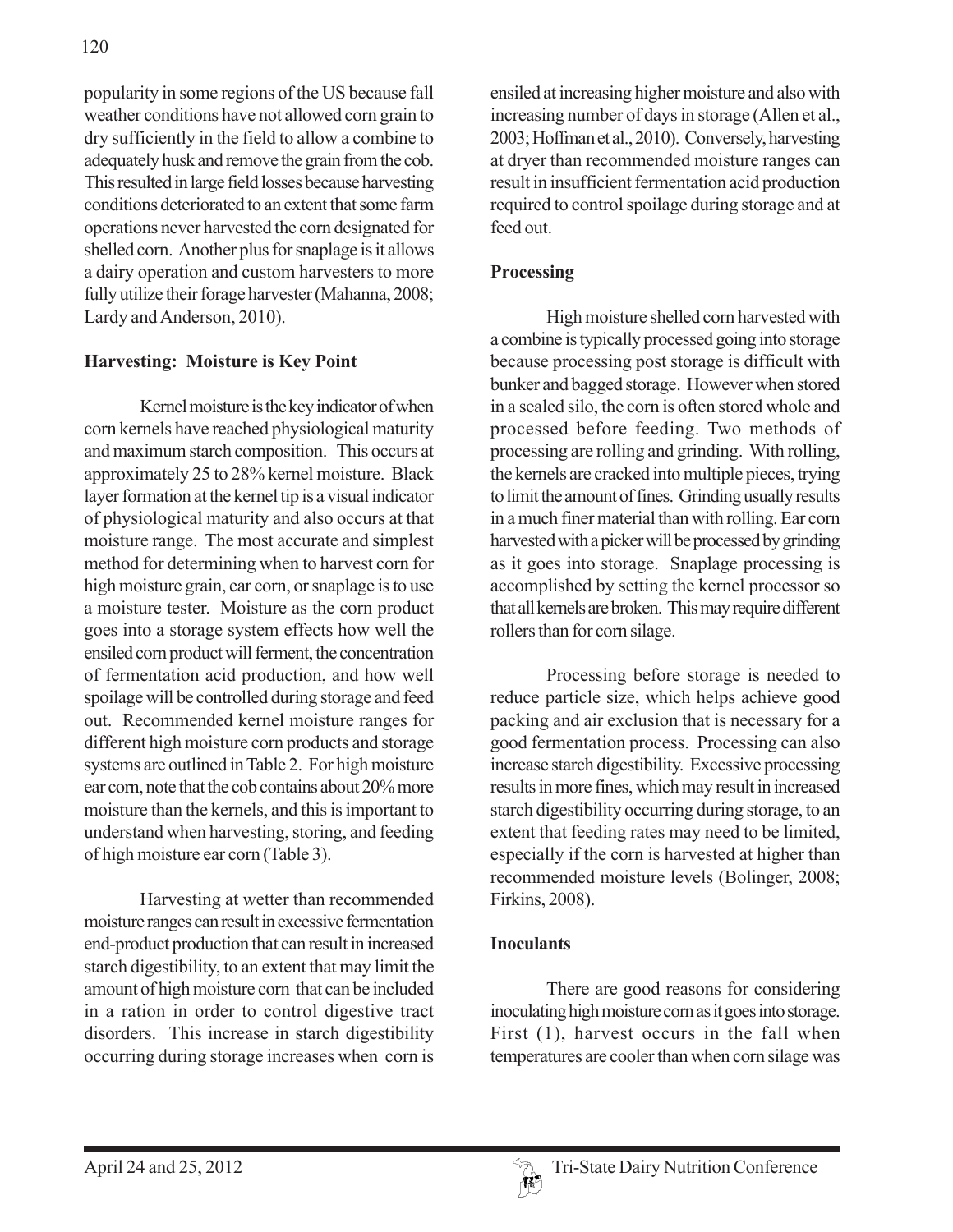harvested. This results in a lower population of natural bacteria residing on the corn plant material and particularly on corn kernels in the field. And (2), high moisture corn kernels do not contain very much sugar that ensiling bacteria use as a substrate for fermentation. That is quite different than with corn silage that contains sugar concentration in the stalk, which supports a vigorous ensiling fermentation. With high moisture corn, the sugars have been converted in the kernels to starch, a complex sugar matrix. These above 2 factors contribute to a slower rate of fermentation and a lower concentration of fermentation acid production. The fermentation acids are needed for high moisture corn to remain stable during storage, feedout, and in the feed bunk. Inoculants can increase rate of fermentation, reduce DM losses, and increase aerobic stability at feed out and in the feed bunk.

Aerobic instability, heating, and spoilage at feed out and in the feed bunk is due mainly to yeast metabolism. Yeast are naturally present on the corn plant and kernels in the field and accompanies the plant material into storage. Yeast become active when air (oxygen) enters the corn due to mechanical disruption of the face or top of the storage system during feed out. The bacteria during the ensiling fermentation produce acids, primarily lactic acid, which acidify the grain, resulting in the pH to decrease to < 4.5. At this pH, microbial activity stops and the ensiled material remains relatively stable until feed out, when air is allowed to enter. As air enters, yeast metabolism and numbers increase. Yeast metabolize the lactic acid, producing CO<sub>2</sub>, water, ethanol, and heat and an increase in pH. This all contributes to an unstable high moisture corn feed ingredient.

Fermentation analysis of high moisture corn products is shown in Table 4. Corn silage was added to the table for comparison purposes. Note the difference in: pH, total VFA, lactic acid, and acetic acid between the high moisture corn products

and corn silage. Corn silage has a higher concentration of VFA, lactic acid, and acetic acid, along with a lower pH, that resulted from the corn silage's more vigorous fermentation. This helps corn silage to be more stable during storage and at feed out, as compared to high moisture corn products.

Which inoculant to use? There are a number of commercially available inoculants specifically developed for high moisture corn. Producers and nutritionists should base their choice on a company providing research data that supports their inoculants' effectiveness.

There are 2 types of bacterial inoculants: homofermenters and heterofermenters. Homofermenting bacteria produce a single acid, mainly lactic acid. Heterofermentering bacteria produce multiple acids, mainly lactic and acetic acids. Acetic acid inhibits yeast growth, reproduction, and metabolism. Choosing an inoculant that produces both acetic and lactic acids is desirable. Lactobacillus buchneri is a heterofementing bacterial species that produces both lactic and acetic acids. A number of companies have available inoculants containing Lactobacillus buchneri.

Inoculant application rates are based on "colony forming units" **(cfm)** per gram high moisture corn. Typical application rates range from 100,000 to 500,000 cfm/g. The company supplying the incoulant will provide application rate recommendations, along with storage, mixing, and care of their incoulant products. Incoulants are applied by spraying them onto the corn at the harvester, roller mill, or grinder. (Hoffman and Muck, 2011: Kung, 2011)

# **Storage**

Storage systems should be filled as rapidly possible. Bunkers should be packed well to exclude air and covered with a plastic type material as soon

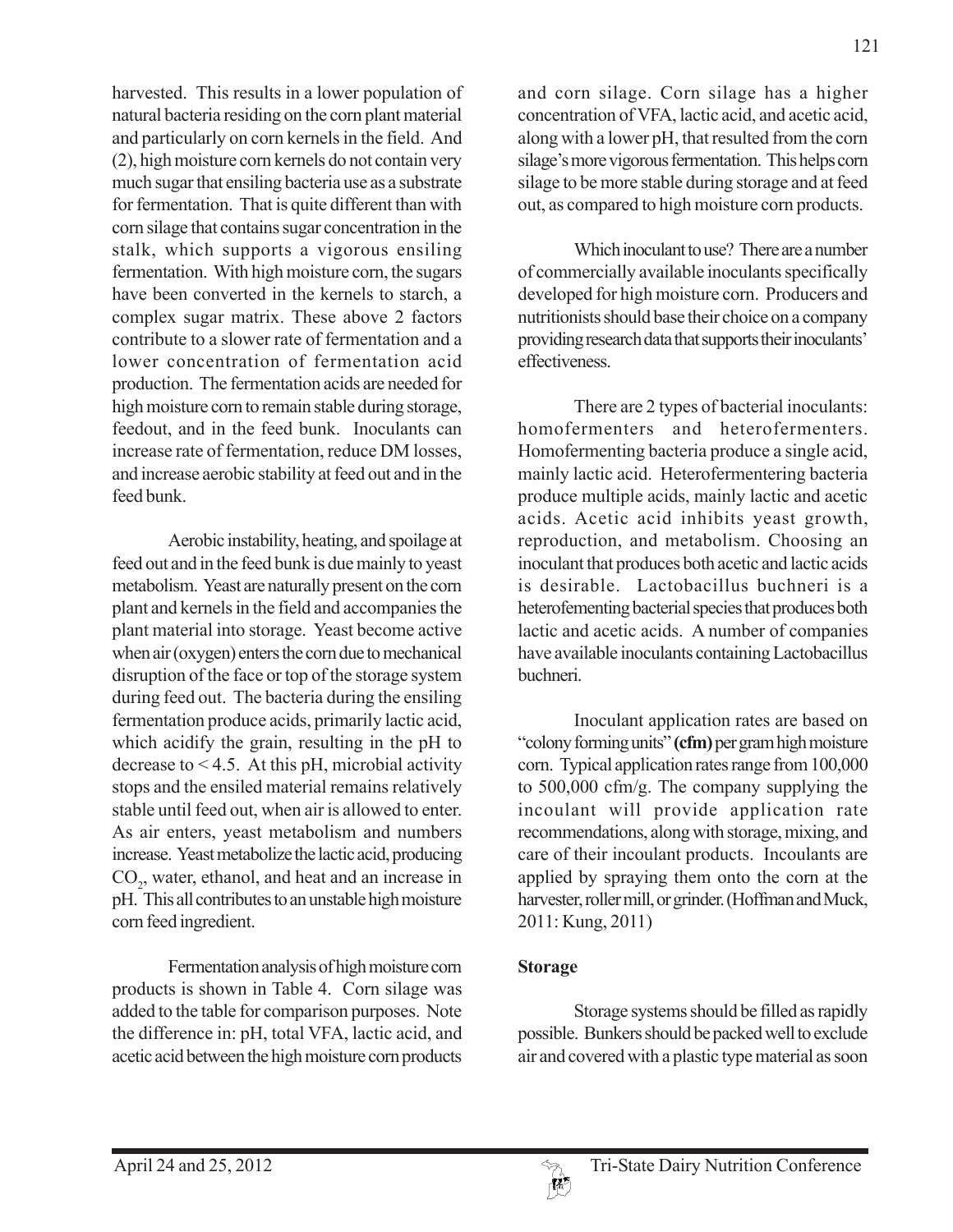after filling as possible. In addition to covering the top of bunkers the side walls should also be lined to prevent rain water from entering into the bunker (Borreani et al., 2007; Kung, 2011).

 Feed out removal from a storage unit needs to be sufficient to prevent heating, especially when ambient temperatures are warm or hot. Often, the surface area of a bunker face is too large to allow a sufficient amount of high moisture corn to be removed on a daily basis to keep ahead of heating and spoilage. Also, bunkers are often constructed too wide, making the feed out face too large to allow for keeping ahead of spoilage.

Sizing a bunker before construction or filling it is a good management decision. Using movable cement blocks to form a side wall can allow producers to custom design the width of a bunker to allow sufficient amount of high moisture corn to be removed per day to help prevent spoilage.

Often, the face of a bunker is determined to be too wide to keep ahead of spoilage. So in an attempt to fix the problem, the bunker is split by removing a smaller width slice the length of the bunker. This is not a good fix because now the area exposed to air is the slice face that is not currently being fed, this can become quite a large surface area, depending on the length and height of the slice. The surface area of the slice will appear to be only spoiled on the surface, but digging into face will reveal extended spoilage.

# **Feeding Trial with Snaplage**

A snaplage feeding trial with lactating cows was recently completed at the University of Wisconsin, and the results are available in a slide presentation (Akins and Shaver. 2012).

#### **References**

Akins, M., and R. Shaver, 2012. Results of UW-Madison corn snaplage feeding trial. U Wisconsin Extension, Madison. www.uwex.edu/ces/ dairynutrition/documents/cornsnaplagev42- 2012.pdf.

Allen, M.S., R.J. Grant, W.P. Weiss, G.W. Roth, and J.F. Beck, 2003. Effects of endosperm type of corn grain on starch degradability by ruminal microbes *in vitro*. J. Dairy Sci. 86:(Suppl.1): 61. (Abstr.)

Bolinger, D. 2008. Nutritional Insights - Managing high moisture corn. Pioneer Hi-Bred International, Inc., Johnston, IA. Email address; dann.bolinger@pioneer.com.

Borreani, G., E. Tabacco, and L. Cavallarin. 2007. A new oxygen barrier film reduces aerobic deterioration in farm-scale corn silage. J. Dairy Sci. 90:4701-4706.

Dairy One Forage Laboratory, Ithaca, NY.2011. Feed composition library – 5/1/2000 through 4/30/ 2011. www.dairyone.com/Forage/FeedComp/ mainlibrary.asp

Firkins, J.L. 2008. Considerations associated with corn processing on dairy rations. Southwest Nutrition and Management Conference. Department of Animal Sciences, University of Arizona, Tucson. http://animal.cals.arizona.edu/swnmc/Proceedings/ 2008/09Firkins\_08.pdf.

Hoffman, P., N.M. Esser, R.D. Shaver, W.K. Coblentz, M.P. Scott, A.L. Bodnar, R. Schmidt, and B. Charley. 2010. Influence of inoculation and storage time on alteration of the starch-protein matrix in high moisture corn. J. Dairy Sci. 93:(Suppl.1.):726. (Abstr.)

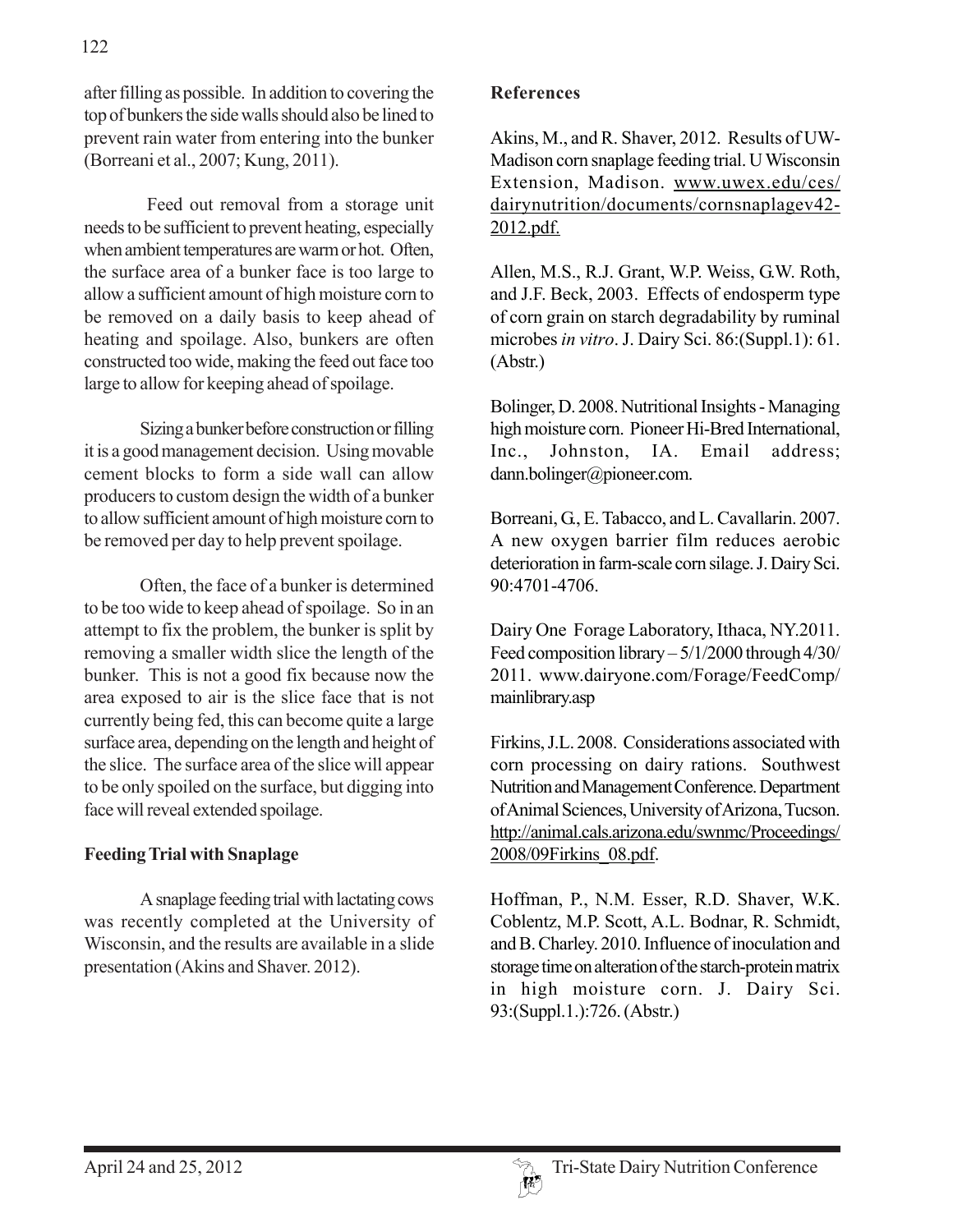Hoffman, P., and R. Muck. 2011 Inoculating high moisture corn. Focus on Forage. Vol.1: No.3 (revised 12/2011). University of Wisconsin – Extension Forage Team, Madison.

Kung, L. 2011. Silage management 101: The basics. Virginia Tech Feed and Nutrition Management College Conference, Virginia Tech, Department of Dairy Science, Blacksburg. http:// www.vtdairy.dasc.vt.edu/pub-pres/docs/cowcollege/13-kung-silage-slides.pdf.

Lardy, G., and V. Anderson, 2010. Harvesting, storing and feeding corn as earlage. NSDU-Extension Service, AS-1490. North Dakota State University, Fargo, ND.

Mader, T., and G. Erickson. 2006. Feeding high moisture corn. NebGuide G100, University of Nebraska, Lincoln. http://www.ianrpubs.unl.edu/ epubliz/live/g100/build/g100.pdf.

Mahanna, B. 2008. Renewed interest in snaplage displayed. Feedstuffs, December 8, 2008.

Pioneer Hi-Bred International. 2011. Nutritional Insights. Maturity, moisture and chop length recommendations for Pioneer brand inoculants - North America 2011. Johnston, IA. www.pioneer.com/pv\_obj\_cache/ pv\_obj\_id\_1AF0ABB57B3B4311AF04226B5BCDE 262D1B00000/filename/ inoculant\_maturity\_moisture\_reces.pdf.

Rankin, M. 2009. High moisture corn harvest and storage considerations. U. Wisconsin-Extension Grain Teams. www.uwex.edu/ces/dairynutrition/ documents/HMCorn09.pdf

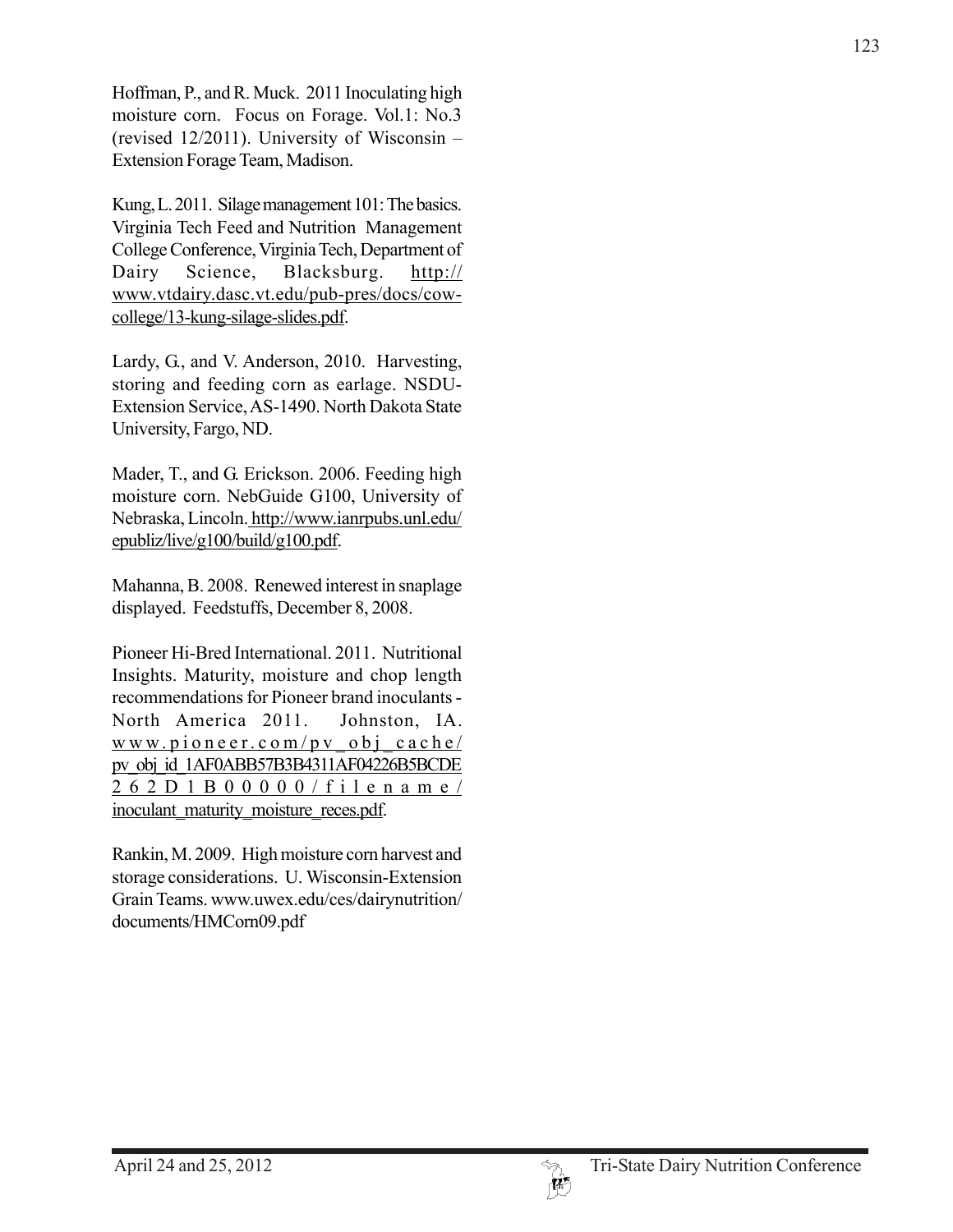|                                   | Product           |                |                   |                    |            |                |             |                |  |
|-----------------------------------|-------------------|----------------|-------------------|--------------------|------------|----------------|-------------|----------------|--|
|                                   | HMSC <sup>2</sup> |                | HMEC <sup>2</sup> |                    | Snaplage   |                | Corn Silage |                |  |
| Nutrient Composition <sup>3</sup> | Mean              | Range          | Mean              | Range              | Mean       | Range          | Mean        | Range          |  |
| DM, $\%$                          | 71.6              | 65-78          | 63.6              | 55-72              | 58.6       | 50-67          | 33.7        | 24-44          |  |
| $CP, \%$                          | 8.9               | $8 - 10$       | 8.2               | $7-9$              | 8          | $7-9$          | 8.2         | $7-9$          |  |
| NDF, $\%$                         | 10.2              | $8 - 13$       | 9.5               | $6 - 13$           | 24.1       | $18 - 30$      | 43.8        | $38 - 50$      |  |
| Lignin, $\%$                      | 1.1               | $0.8 - 1$      | 1.6               | $1 - 2$            | 1.8        | $1 - 2$        | 3.3         | $3 - 4$        |  |
| Starch, %<br>IVTD-30 $h, \%$ DM   | 70.7<br>94.0      | 67-74<br>90-98 | 60.1<br>89.3      | $53 - 67$<br>85-97 | 56<br>88.9 | 49-64<br>85-93 | 31<br>82.8  | 24-39<br>79-86 |  |

Table 1. Nutrient composition of different corn products<sup>1</sup>.

1 Source: Dairy One Forage Laboratory, Ithaca, NY.

 $^{2}$ HMSC = High moisture shelled corn and HMEC = high moisture ear corn.

 $3$ DM = Dry matter, CP = crude protein, NDF = neutral detergent fiber, and IVTD = in vitro total digestibility.

**Table 2.** Kernel moisture (%) and dry matter (%) recommended ranges going into storage based on product and storage system.<sup>1</sup>

|                                                      | <b>Storage System</b>                 |                    |                          |                    |                          |                    |                      |                      |  |
|------------------------------------------------------|---------------------------------------|--------------------|--------------------------|--------------------|--------------------------|--------------------|----------------------|----------------------|--|
|                                                      | Top-Unloading Silo<br><b>Bunker</b>   |                    |                          |                    | Bag                      |                    | Sealed Silo          |                      |  |
| Product                                              | Moisture                              | DM                 | Moisture                 | DM                 | Moisture                 | DM                 | Moisture             | DM                   |  |
| Shelled corn, processed                              | $26 - 36$                             | 64-74              | $26 - 36$                | 64-74              | 26-36                    | 64-74              | 24-32                | 68-76                |  |
| Shelled corn, un-processed<br>Ear corn, kernels only | $\overline{\phantom{0}}$<br>$26 - 36$ | 64-74              | 26-36                    | Ξ.<br>64-74        | $24 - 30$                | -<br>$70-76$       | 24-32<br>$26 - 36$   | 68-76<br>64-74       |  |
| Snaplage, kernels only<br>Snaplage, all material     | $26 - 34$<br>$33 - 50^2$              | 66-74<br>$50-67^2$ | $26 - 34$<br>$33 - 50^2$ | 66-74<br>$50-67^2$ | $26 - 34$<br>$33 - 50^2$ | 66-74<br>$50-67^2$ | 24-30<br>$33 - 50^2$ | $70-76$<br>$50-67^2$ |  |

<sup>1</sup>Data from: Rankin (2009) and Pioneer Hi-Bred International (2011).

2 Anecdotal by Bucholtz.